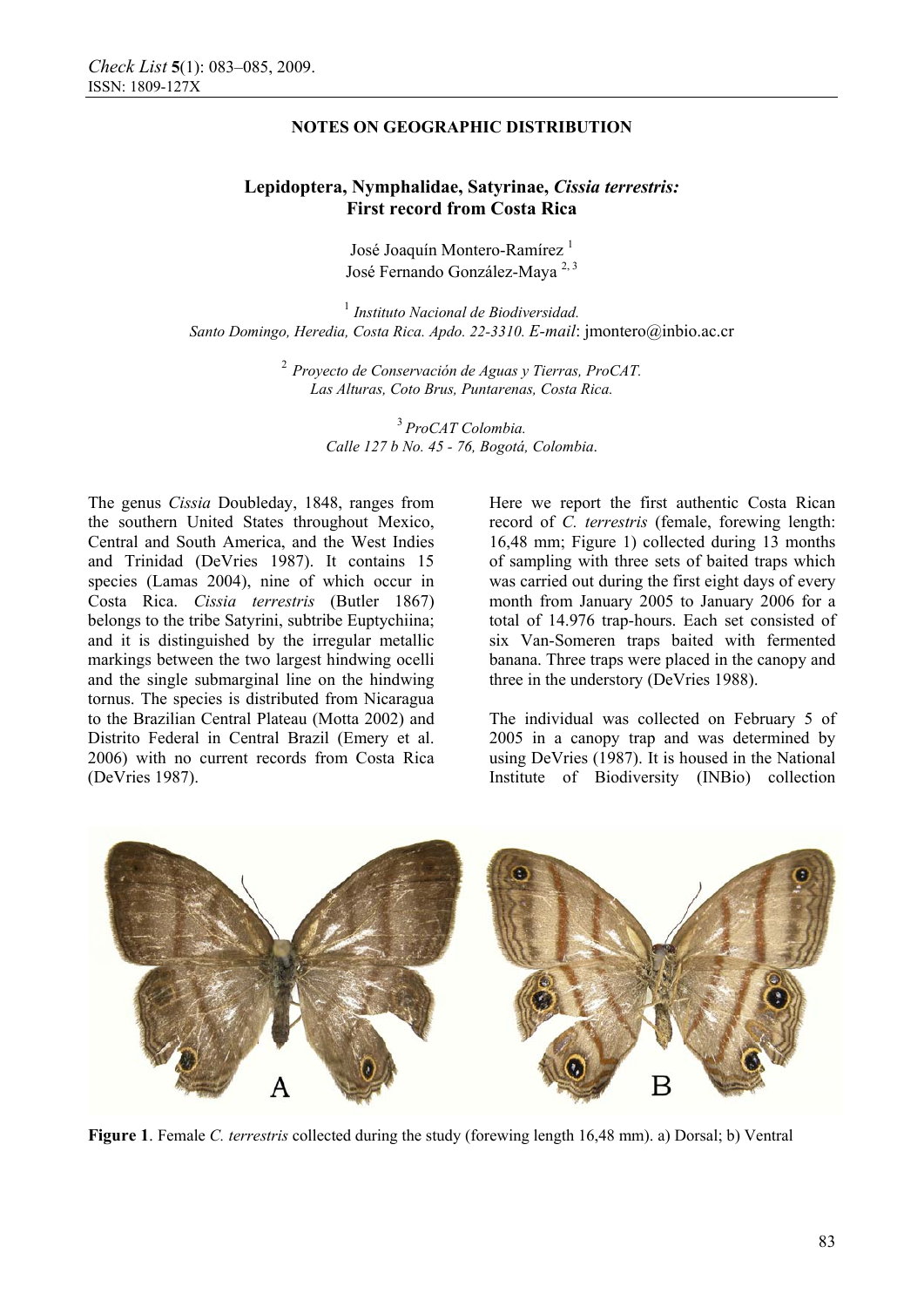## **NOTES ON GEOGRAPHIC DISTRIBUTION**

(Voucher number: INB0004190857). The exact location of the site was 12°59'44.0" N, 83°30'56.5" W in an Open Forest (ITEC 2004) at 135 m elevation on the Pacific slope. The area represents a fragmented forest patch, located approximately less than 100 m from the forest

edge. The area is not part of any protected area (Figure 2) and is not under any management category. The only important feature around is that it is close to the spring water collecting tanks that provide the potable water for an entire town (Ciudad Puerto Cortes).



**Figure 2.** Collecting site and Costa Rican protected areas system.

Despite being expected to be present in the country based on collections from Nicaragua and David, Panama (DeVries 1987), this report is the first record of *C. terrestris* from Costa Rica. Multi-year efforts of sampling for the National Biodiversity Inventory carried out by INBio and other researchers collecting around the country have not reported the species. Previous efforts have focused mainly on forested areas, protected areas and continuous forest patches, with little collecting and inventory efforts outside these areas. This report suggests extending collection and inventory efforts to fragmented and humandominated landscapes.

## **Acknowledgements**

To José Joaquín Montero Jiménez for his incredible field work and support. To INBio for the support of the entire project. Jim Lewis, Sarah Wyatt, Phil DeVries and André V. L. Freitas for their comments and review of the manuscript.

**————————————————**